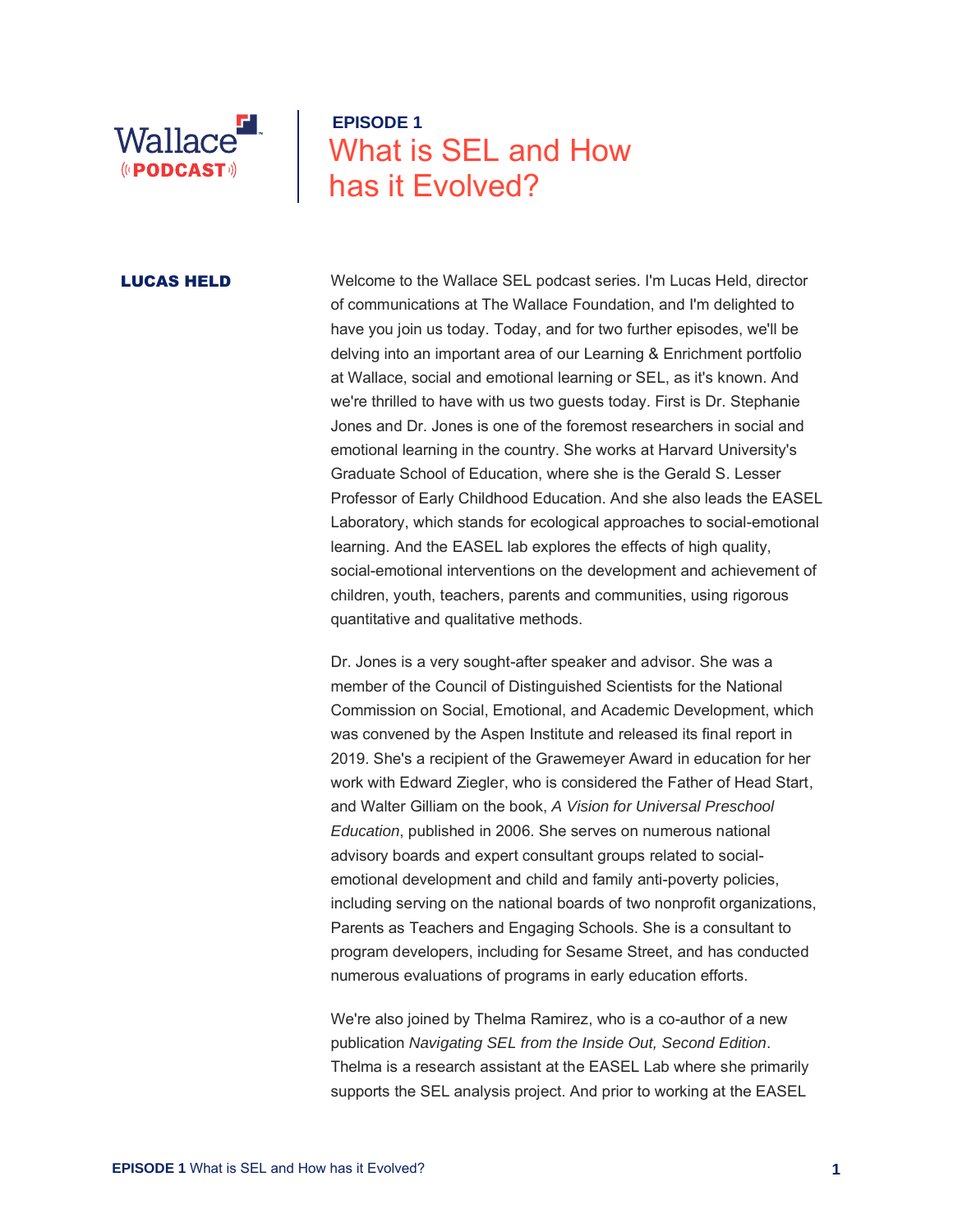Lab, she served as the program director for the Oklahoma Serves AmeriCorps Program, where she partnered with 21 nonprofit agencies throughout the state of Oklahoma to increase academic engagement through in- and out-of-school programming, including arts education, equestrian therapy, academic tutoring and mentoring. Thelma has experience in early education, having served as a program supervisor and parent educator in home visiting programs that support families with prenatal to five-year-old children. And her research interests include culturally relevant education and engagement of families in social-emotional learning.

So with that, let me turn this over to the two of them with a basic question. And that is that we've all read about SEL recently in the wake of, or as we crawl out of perhaps, the COVID-19 pandemic. And Stephanie, I wonder if you could first define SEL for us and maybe you and Thelma could speculate on why you think SEL has become such a focus after a year of online learning and this jump back into in-person teaching.

**STEPHANIE JONES** Well, first, thank you, Lucas, for such a lovely introduction. It's an honor to be here. It has been an absolute delight to work with The Wallace Foundation on this guide and other projects. It's also an absolute delight to work with Thelma and our whole team at the EASEL Lab on this guide and other projects related to SEL. So, so great to be here. I'm so glad we're talking about this today. And I can go two ways when defining SEL. I could go technical and start with, you know, the skills and competencies are these, and these, and these, or I can go into a place that really evokes what SEL is. I feel like doing that so that's what I'm going to do, if that's okay with you.

**LUCAS HELD** Let's do it. We can always come back to the technical.

**STEPHANIE JONES** Always. The technical will always be there. So when I talk about SEL to anybody I typically start by asking my family members, the audience, my class, whomever to cast their head into a classroom. And it could be an early childhood classroom. It could be a high school algebra class. It could be my own class on developmental insights. It could be actually a group sitting around a table talking about a problem or eating dinner together. And so you just imagine that group. And typically there's an adult and there are a number of children or youth or adults. There are other people in the setting. And everyone is engaged in a task. I'm going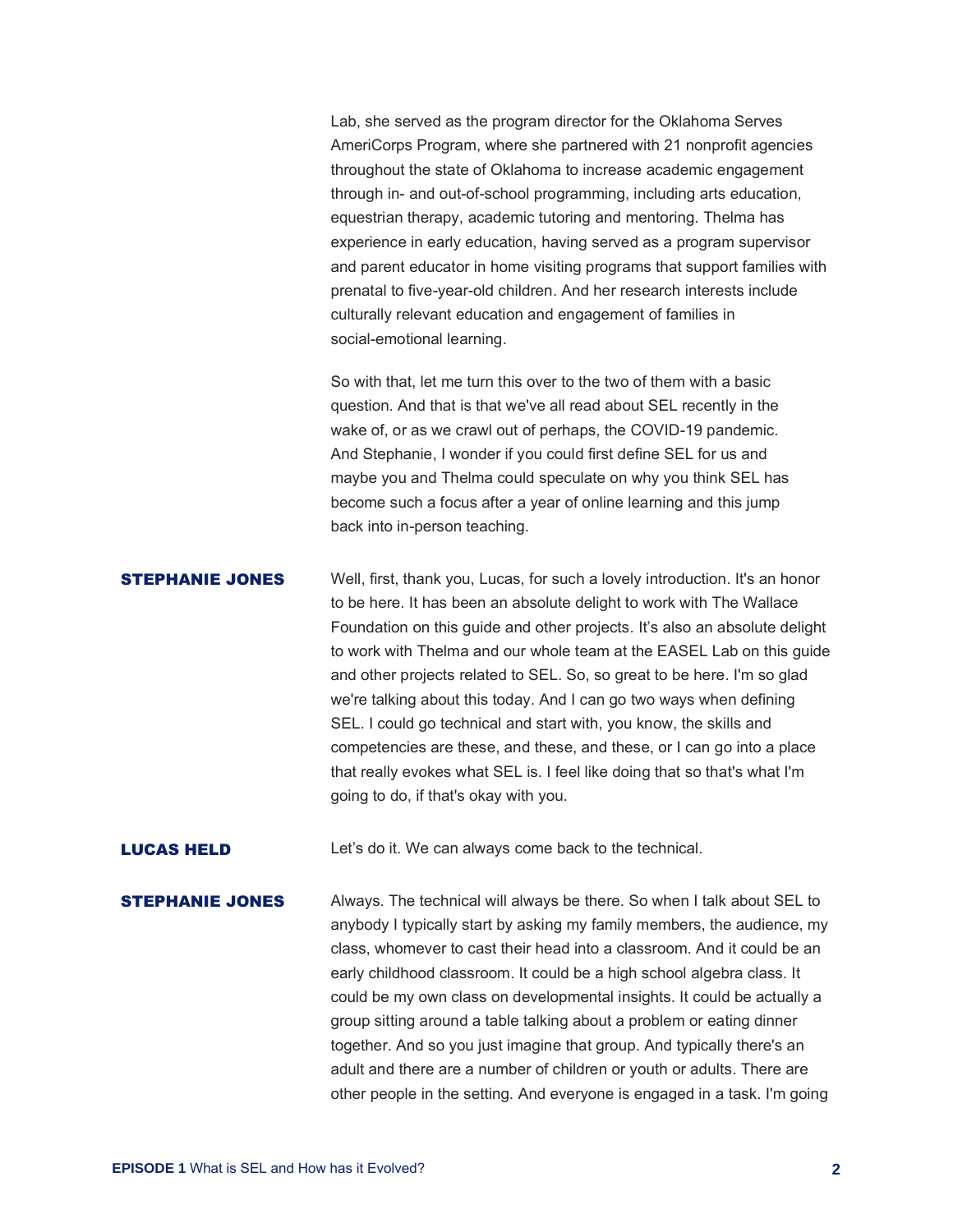to tell you a tale of one particular task but you can imagine all kinds of others. So I'm imagining an elementary school classroom and there is an adult, a teacher and a group of children, and they are sitting together reading a book. And it could be a book that is relevant to their science curriculum. It could be a book that is relevant to any kind of instructional thing that they're doing in the classroom.

And I just imagine, what does it take for that group to engage in that task together successfully? So think about what those children need to do to hear what's happening in the book. To hear the words, to hear the meaning, to feel the experience of the characters or the actors in the book, whoever they might be. And so it takes attention. You have to be able to put your attention inside that activity and maybe shift it from one thing to another, one chapter to the next or one idea to the next. You have to be able to marshal and hold your attention. In a group, typically, you have to be able to manage your behavior. You can't be bumping everybody all the time because that's going to disturb their experience of the reading of the book. You have to be able to understand, experience and manage the emotional world because emotions come up in books. They come up in interactions, they come up in conversations. So you have to be able to sort of have a sense of "What's the emotion that's happening for me right now?" What am I seeing in this character, in the book? And how does that make me feel?" Maybe it makes me feel like jumping up and down but I know I can't do that while we're doing this book thing because I'm supposed to learn about what's in the book. So there's a whole emotional world that is active right at that moment.

And then the child, the youth, the person needs to feel a connection and a sense of trust with that adult, right? I believe and I know that you value that I'm here. That you value my opinion, if I'm going to share it with you. That I trust what you're telling me is something that I need to learn and I feel safe with you. Like managing those relationships or engaging in relationships is something that's embedded in that task as well. So the technical is all of those things. The kind of, the felt experience is like we can imagine any kind of interaction that demands some set of those kinds of skills, those experiences, those attributes, those habits. So that's really what SEL is.

**LUCAS HELD** Very striking, Stephanie, and it makes me wonder what brought you to SEL? I'm struck by the kind of vividness of your description as if you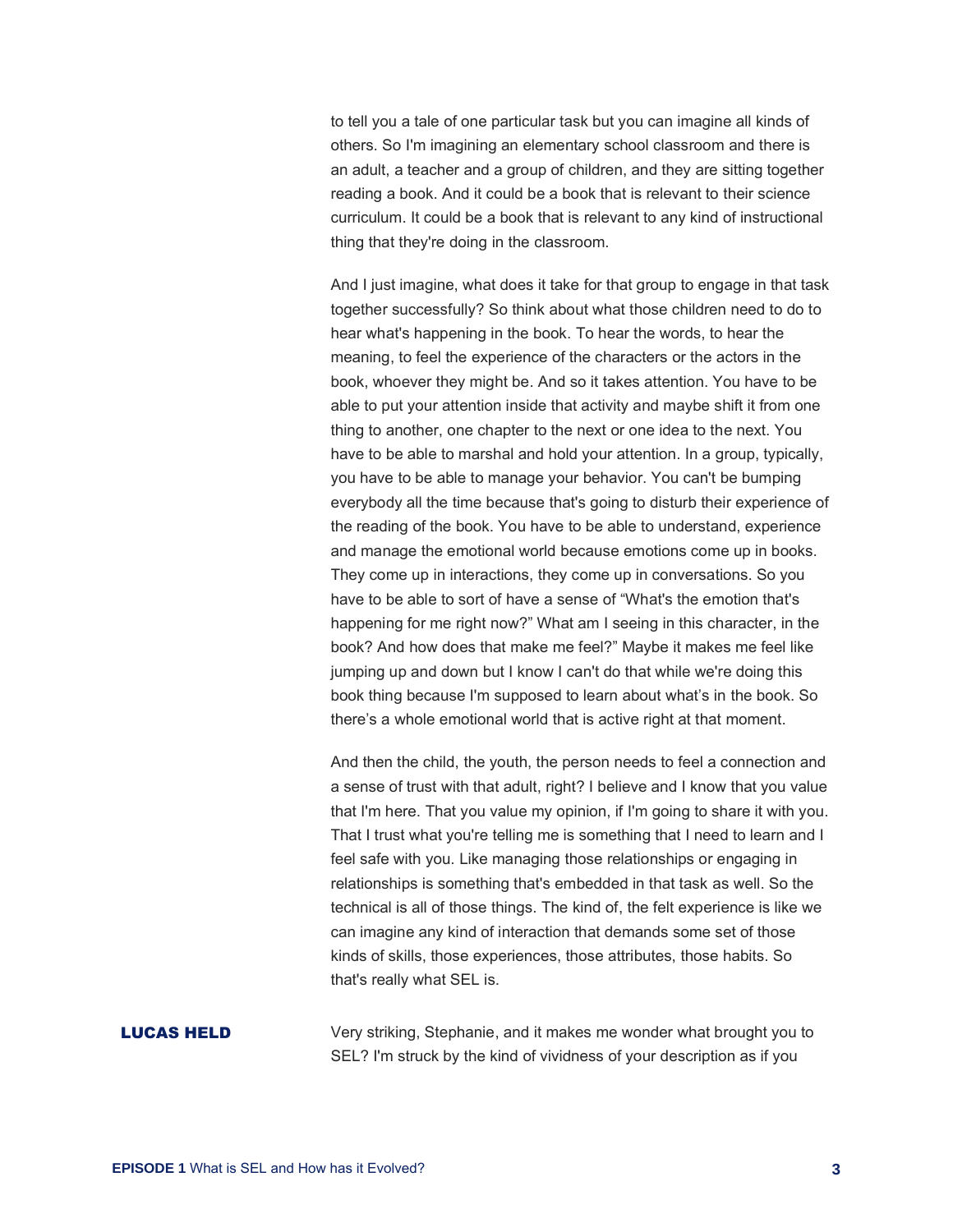were kind of reliving your experience as a child in a classroom. So I'm just curious, how did you come to SEL?

**STEPHANIE JONES** That's a good question. Let's see, I started my career as a research assistant in a lab with a person who is now at NYU. His name is Larry Aber and he was at Barnard College, which is where I went to undergraduate. He ran a lab that had, he was engaged in a lot of, a lot of different kinds of research. One area in particular was young children's development, in particular toddlers. And there was a lab school at Barnard and I got involved in Larry's research. And at the beginning I spent a lot of time observing toddlers in classrooms and toddlers interacting with their teachers and toddlers interacting with their parents. And there was something so visceral, there was something so intense about these interactions. Toddlers, we know are, can be, you know, crazy in the most wonderful way. But their experiences are intense and they are moving from, you know, domains of safety to the world of exploration. So there's lots of, there's actually a lot of SEL inside those interactions, of course.

> And as I pivoted my work, as I went along in my trajectory and began to think about how these kinds of things play out in schools, it became clear to me that conversations were so often about the things that weren't, that I wasn't seeing in schools. Meaning I would see an interaction that demanded all those things I described before but the conversation about what was happening was either about how kids were doing academically and engaging with instructional materials, or about bad behavior. And so it just, I thought, wow, there's this whole world that's so central to what's happening in this setting and where, who's talking about it? It's obviously really critical. So I guess that would be the pathway in. If you could draw a straight line, that would be it.

**LUCAS HELD** That's a fascinating story. As I'm listening to you, you're describing a kind of disjunction between what you were seeing and the discourse, which sounds like mostly was in the realm of the cognitive, mostly in the realm of academic learning. And you were seeing them somehow fuse together or at least traveling together. I want to come back to the question of sort of how the field emerged but first maybe ask you, Thelma, how did you become interested in social and emotional learning?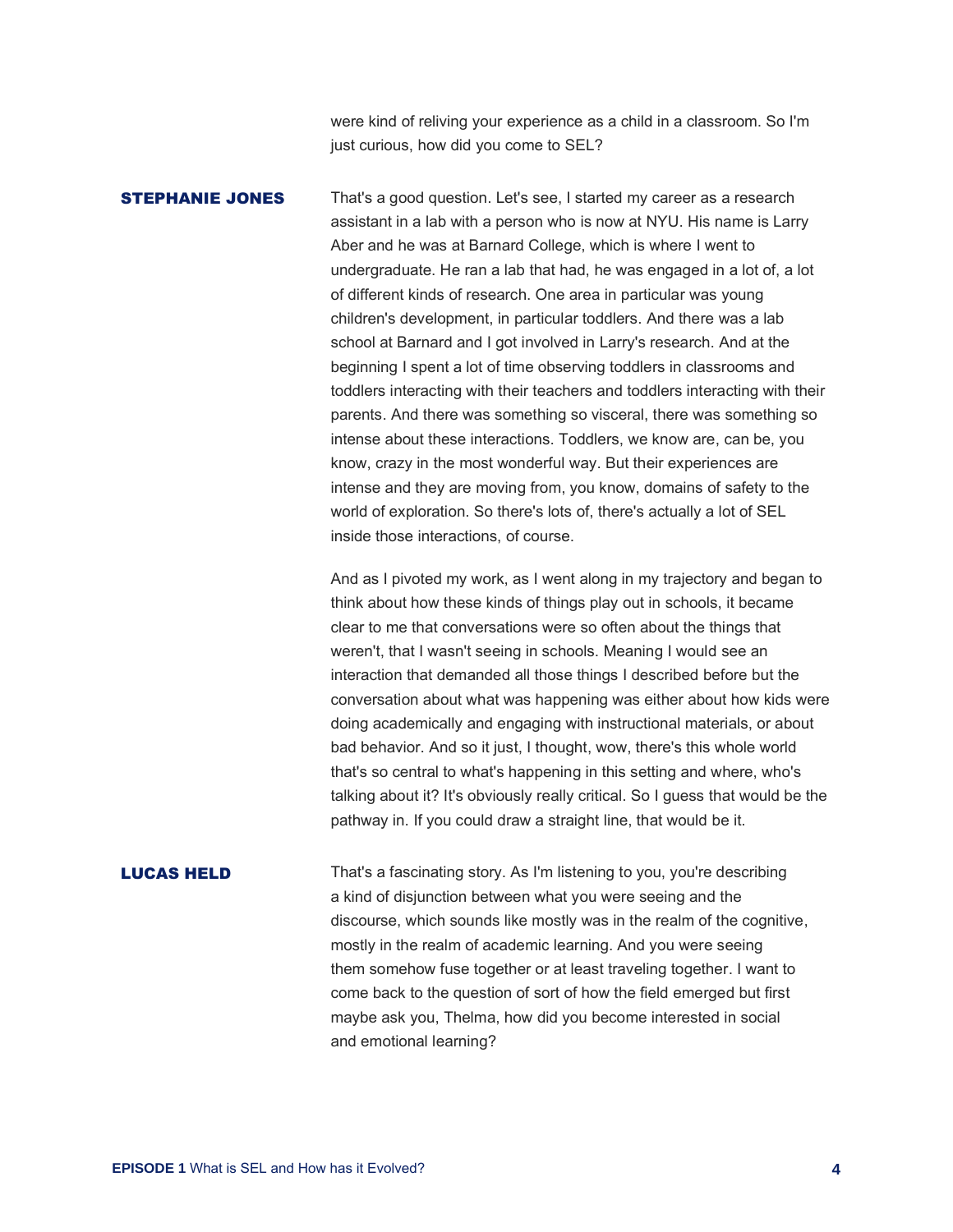## **THELMA RAMIREZ** Right out of college, I actually went into teaching. So I did AmeriCorps for a year to see if it was something that I was interested in doing longterm and decided to stick around. And then taught for a couple more years after that. And I found that a lot of the conversations that I was having with parents outside of the classroom really had to do with these social and emotional and behavioral issues. And I really enjoyed working with parents in general to talk about what they were doing at home that could potentially help us in the classroom. And because of those conversations and the relationships that I developed with families, I decided to look into parent education. And so then in parent education, you end up working with children who are a lot younger, so it's before they get to school. So after doing parent education, I decided to go back to grad school and ended up at the Lab working with Stephanie. So that was, that was my trajectory.

**LUCAS HELD** That's really interesting. And your comment about parents really fits into this ecological approach that we've spoken about. So, Stephanie, you've sketched out your own fascinating professional journey where you felt there was a kind of missing piece in the, in the conversation. Tell us a little bit about how SEL began as a kind of discipline.

**STEPHANIE JONES** So I've been thinking about this, this question, a fair amount. And my hunch is that those of us who are working in this field might characterize its origins and its current state and its own trajectory in different ways. We'd probably largely organize around a couple of common themes but my guess is that we would describe it in slightly different ways. And I think what happened in the sixties and the seventies and with the formation of CASEL is that this area has sort of become more explicit. It has emerged as not just a discipline but a set of tools and practices and, you know, direct and explicit work that can happen in the classroom. And in a sense, really be direct about supporting these skills explicitly as opposed to sort of in a way that is maybe covert or embedded in practice.

> And so I think that that's the, that's the evolution. It's from kind of maybe assumed and inside to explicit, intentional and direct. There was a period where, where we began thinking about how testing, spending a lot of time on testing is a way to ensure children are on track or that we are aligning our instructional practices toward what they need. And that, that I think crowded out a lot of the momentum toward weaving in more explicit work on children's social and emotional skills as a support for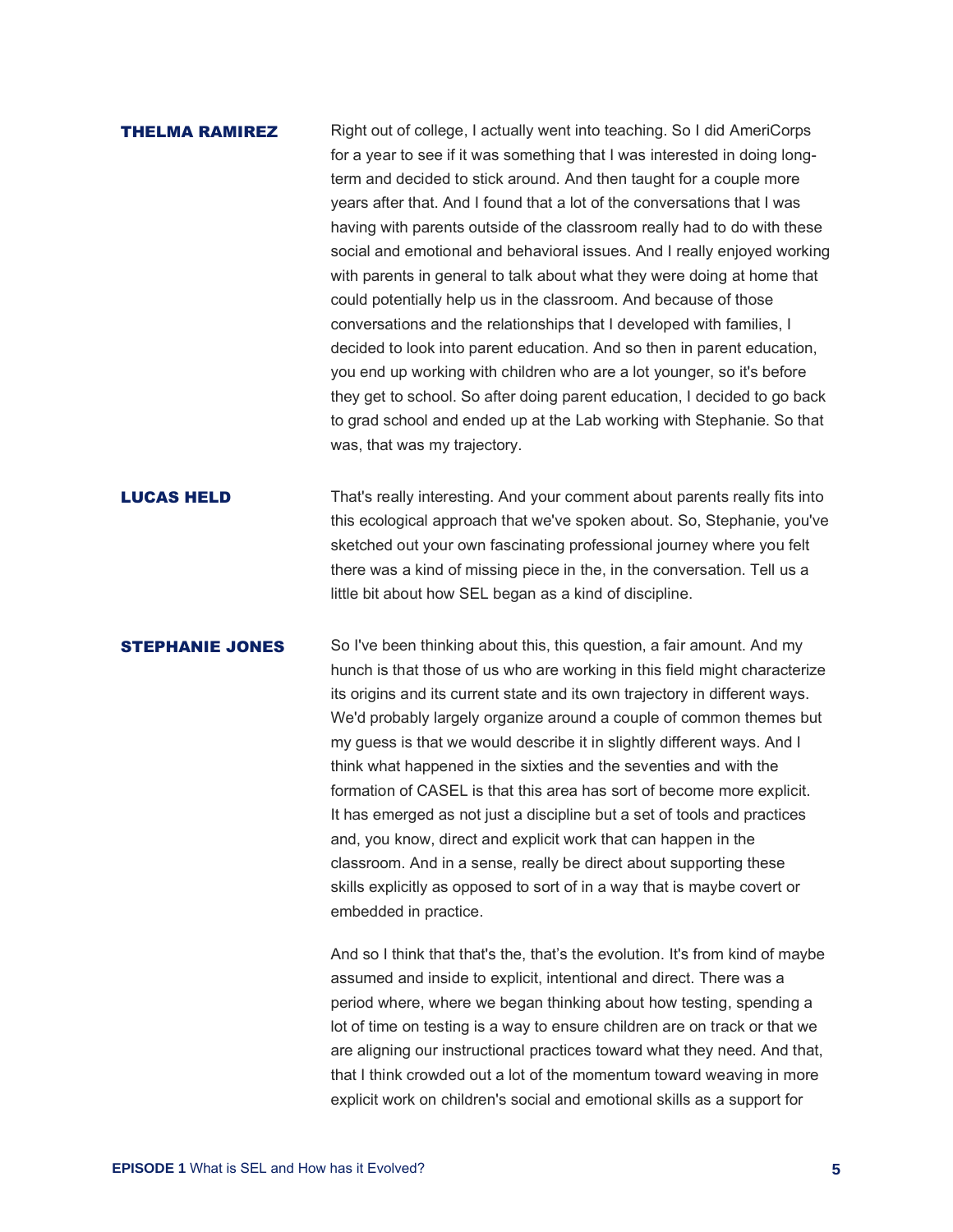learning. I think that that took it off track and in a way elevated the need for it and the kinds of opportunities it presents. So, you know, education reform efforts that have taken different forms over time have intersected with this general pattern of going from like, this is something that's inside teaching to something that is now really explicit and part of how we do the work of teaching in classrooms and building experiences in schools.

**LUCAS HELD** You've described a kind of movement from a moment where SEL was implicitly incorporated into education to being crowded out a bit through the standards-based accountability movement and now reemerging. Do you see academic learning and social and emotional learning in conflict? Or should we, how should we consider those two? Some might say, "Well, there must be a tradeoff there because there's a limited amount of time in the school day." How do you think about that? And, Thelma, perhaps after, I would love to hear your thoughts on that as well.

**STEPHANIE JONES** You know the way I think about it is that all of these parts are inside of a whole child and are interwoven all the time. Like they're a part of every interaction. So, so that's one thing. Like in the child, all of this is happening. When they're in the school and when they're not in the school. In the adult, all of this is happening. When they're teaching or when they're living their life outside of their teaching. So, in practice though, I think that one of the challenges has been that building in an intentional and explicit focus on these skills is something that is taught and practiced and engaged with in schools has presented a challenge about time and when do we do what. And, you know, with a fixed system, if you put something in, something comes out. And that's a real challenge. Like that's a, that has been a conversation that has been around as long as I've been, in my 20 years engaging in this field that has been a big part of the conversation.

> I don't think we really need to have that conversation anymore because we know, we know that in the child, all of these components are working actively together. We know from two to three decades of research that if we spend time explicitly, even if it's short periods of time building children's SEL skills, we get a boost to their SEL skills, their wellbeing, their mental health and their academic skills. So the time, even small, is worth it. And there are innovations in SEL practice that push us to think about how do we, how do we make it explicit and woven into the instructional work that we are doing so that it isn't like we're doing SEL on Tuesday, and because we're doing it on Tuesday, we have to take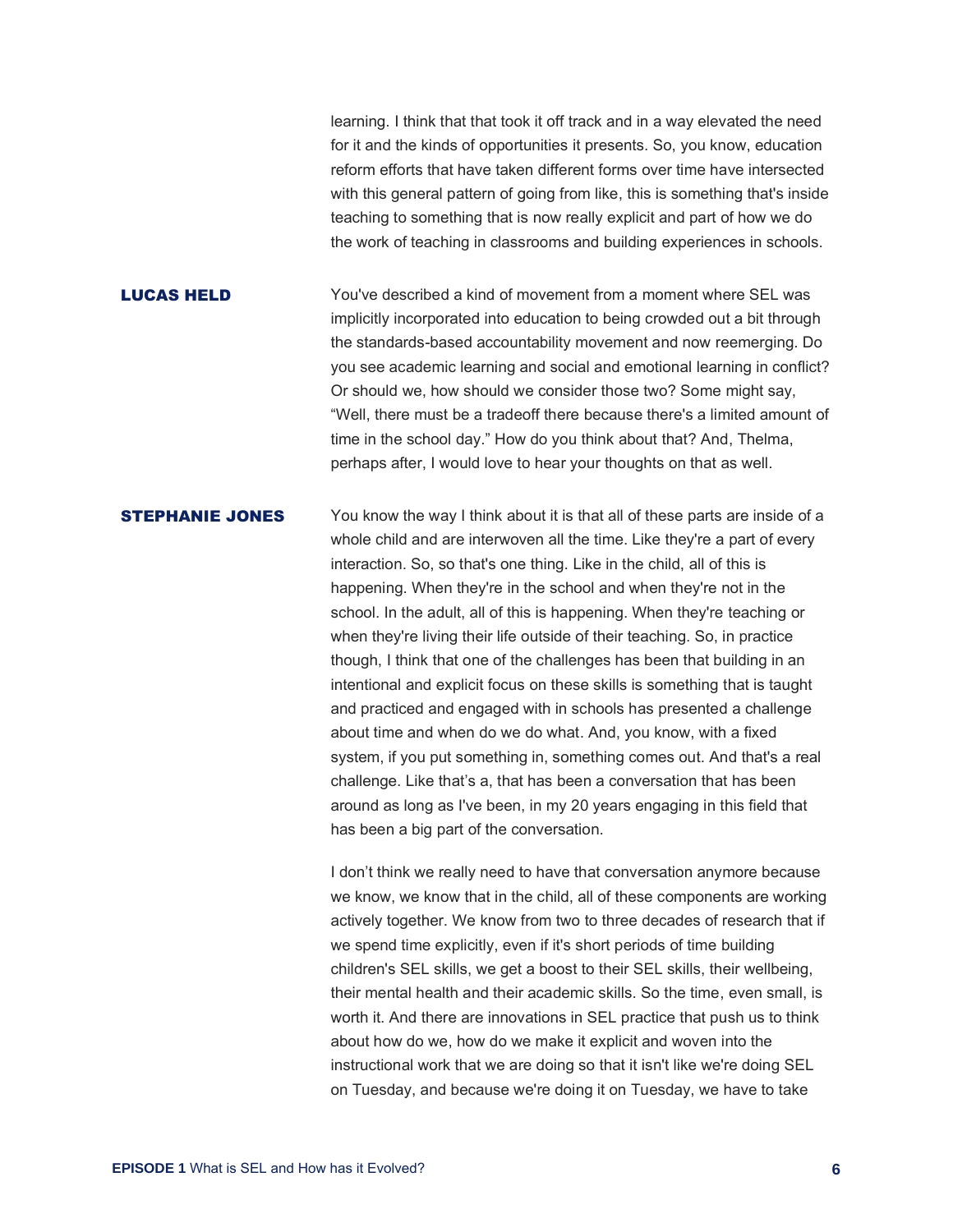out art or something like that, which feels silly because we don't have to do that. And we know that learning demands these things from kids and adults. So why not take advantage of that and get intentional about it rather than just sort of leaving it to the side.

**LUCAS HELD** So, Thelma, what are your thoughts? Is this kind of an imaginary conflict that is being waged between the emotional world of a young person and the ability to learn?

**THELMA RAMIREZ** You know, I think that's an interesting question. Certainly, I think I absolutely understand when teachers, you know, are presented with this big box of new SEL curricula and they're told now you have to do this. Because it's true that they have, you know, they don't have enough time now to do, to cover the typical academic subjects. So I don't know that it's an imaginary issue but, absolutely, I think, I totally agree with everything Stephanie was saying. I think it's, it's time that's really well spent. And it's typically, you know, whether you do it explicitly and you actually do it intentionally and you're working on an SEL curricula or you're working on these practices. Or whether you do it implicitly, it's happening in the classrooms. There's so many more disruptions that will be happening, you know, during our math time and our science time and all of these other times. So I think that that's something that continues to be an issue in the classroom. I know that when, whenever we go in and do trainings and set this up, a lot of the barriers ended up being time. And so we need additional support for teachers. And I think there has to be buy-in and understanding of what this is, you know, beyond just the teacher. So that means administration really needs to get on board and understand that it's going to be time really well spent.

**LUCAS HELD** Well I would just note, I think we had a bit of an SEL moment here, if you will. When my kind of dichotomous question of whether this was imaginary or not was kind of exploded. And you said, look, teachers really are under terrific time pressure. And so I think this actually is a nice setup for our conversation next time when we will talk about the importance of high quality implementation of SEL so that the time spent actually makes a difference. So I appreciate the respect that you're giving to teachers who are really in the trenches of the classroom under great pressure to produce academic gains.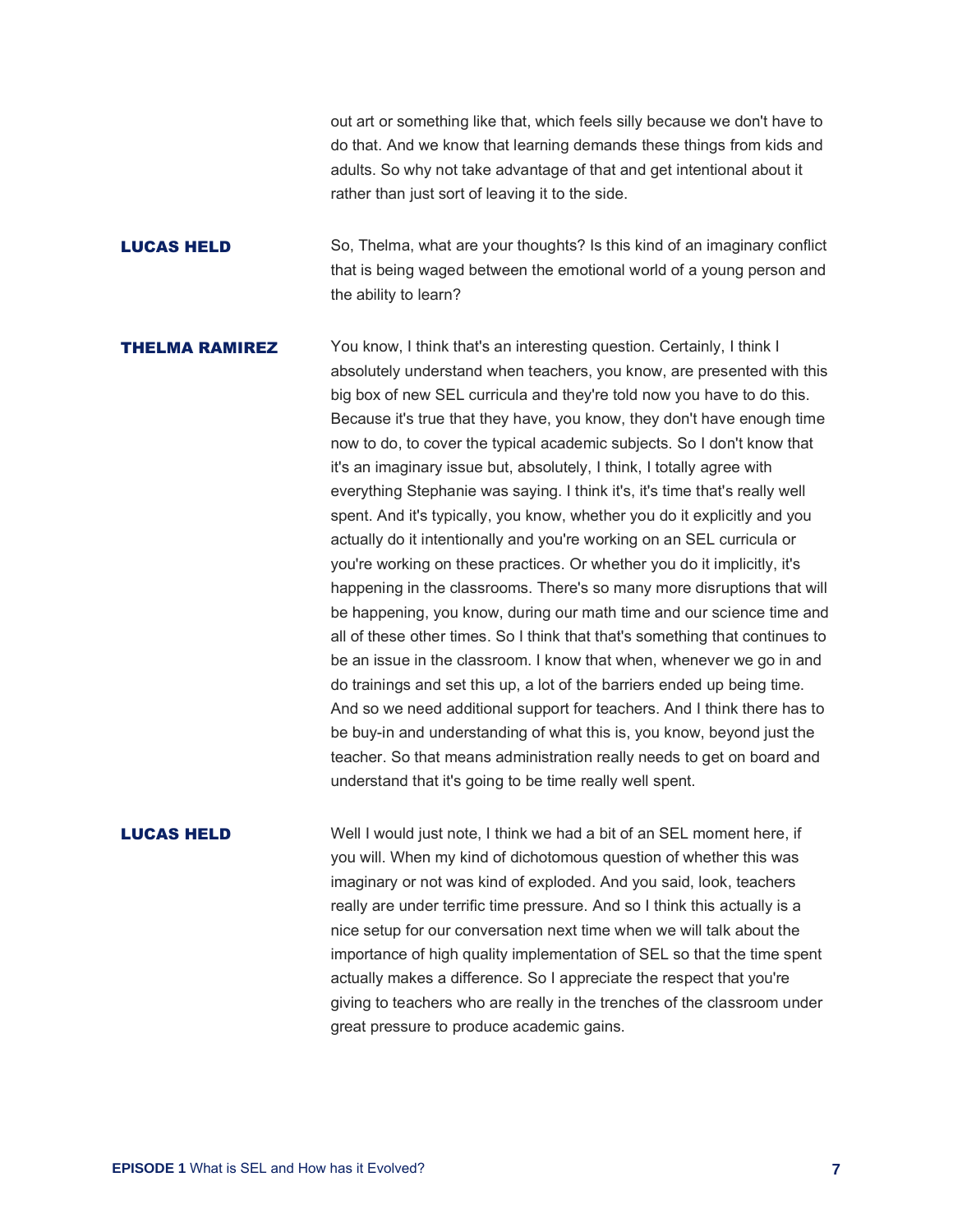Maybe let's turn now to or come back to this question of why, why SEL now? So we've come off this just disruptive and emotionally terrific, terrifically dispiriting year with COVID and going back into in-person learning. Why SEL now, why is it so important and what are the special challenges related to COVID and coming out of COVID?

**STEPHANIE JONES** I think that SEL has become sort of very visible in everyone's minds this year in part because of all of the disruption. And that disruption has taken different forms for different people. But I'm thinking about in particular two types of adults: educators and parents. So educators who build close and connected and important relationships with children, the children in their classrooms over what is really quite a long period of time, saw that relationship completely transformed and disconnected. And in that disconnection is revealed the absence of the thing, right? So we suddenly, this thing that was kind of woven into how we do our work was broken and it became so apparent how important it was all along. And so I think that that got a lot of people thinking about, wow, this is a key to how the instructional work happens in my room or with my children, and it's gone and I need that thing in order to do the academic work of the classroom. And so I think it became very present. I think for parents something similar, which is that many parents most are, were suddenly at home with their children, engaging in their work and becoming a kind of a proxy teacher of their children, or at least a facilitator of their academic learning while at home. And just that dynamic surfaces all kinds of social and emotional demands and tensions. And so I think it became very visible for parents as well.

> The other thing about this kind of whole body of skills is that they're quite susceptible to experiences of stress and disruption. And so, so for young people and for adults who are experiencing stress, this kind of stuff becomes ever present and is challenged. And so I think that that's another way that we've all been experiencing our social-emotional life slightly differently since this happened. On the other hand, socialemotional strategies and supports are a key way to disrupt the, kind of, the relationship between stress and experiences of anxiety, depression, frustration and so on. And so, as we, as we have been, I guess, heading back into school, children and adults are bringing those experiences with them and social and emotional supports and strategies are one really central way to support everyone as they kind of navigate the coming back together and all of the complexities of what that is now. There's lots of rules in place, there's lots of procedures, there's lots of things that are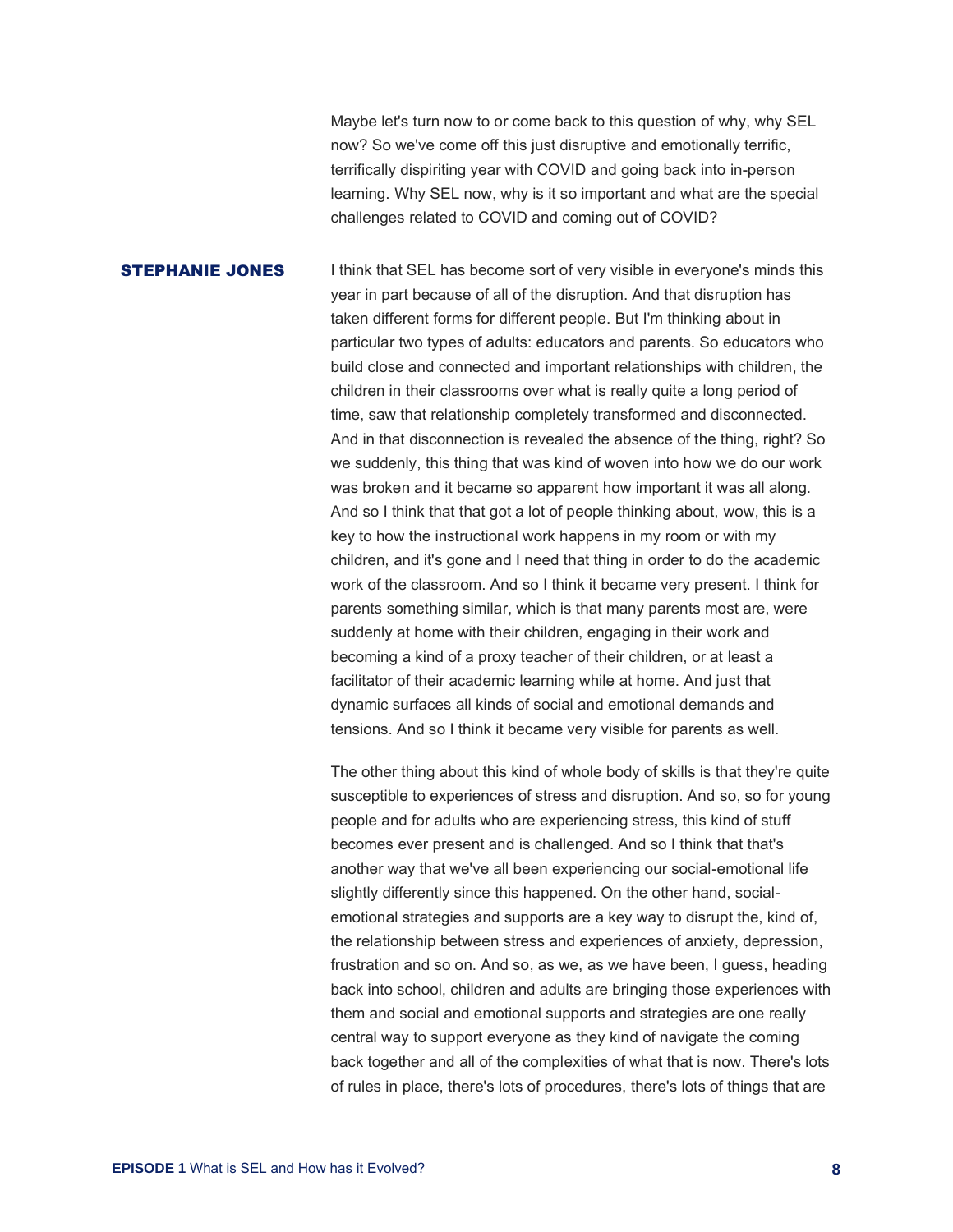happening and there's lots of ongoing anxiety. So, so I think it's just been like elevated in its importance and in the opportunity it presents to help us all kind of continue to get through this.

**LUCAS HELD** And that's fascinating to point to both the absence of the kind of connections that are naturally in a classroom and also the emotional impact of the pandemic. Thelma, are you seeing increased interest from the schools that you're working with in SEL?

**THELMA RAMIREZ** Yes, absolutely everything that, that Stephanie was saying really holds true with the teachers that we have been working with more recently. So we just finished a project with some teachers who had been working remotely with their students for the past year. And they came in, they decided to do a summer program that was in person. And a lot of the conversations were really centered around trauma, loss, anxiety from being away from the home for the first time, for a lot of the children, and the ways to deal with that. So, you know, they had these, these big plans around working on, you know, academic kind of retention and all of these topics and quickly realized that they really just needed to spend time with each other and developing those relationships with the students. So, absolutely, I think we were hearing time and time again as we're, as teachers are going back into the classroom, that that is absolutely an area of focus and a priority.

**LUCAS HELD** So attention to both the minds and hearts of the students. Let me close by, this podcast session with Stephanie Jones and Thelma Ramirez by asking about what your thoughts are about some suspicion, in some cases maybe even hostility, toward social and emotional learning by those who oppose it on the grounds that it really goes beyond what should be taught in schools and should be more the purview of parents, families, churches. Interestingly the Thomas B. Fordham Institute released a survey of 2,000 parents showing that the vast majority are interested in their children learning the skills. But they weren't crazy about the term, at least many of them, weren't crazy about the term 'social and emotional learning' and preferred the term 'life skills,' which was identified by a Learning Heroes survey as something that resonated with parents. So what are your thoughts about this idea that really leave this to the to the home, to the church and other settings?

**STEPHANIE JONES** I hate to say this. I'm going to say what I said before, again, which is that this is in the classroom. So the "this" that we're talking about is part of